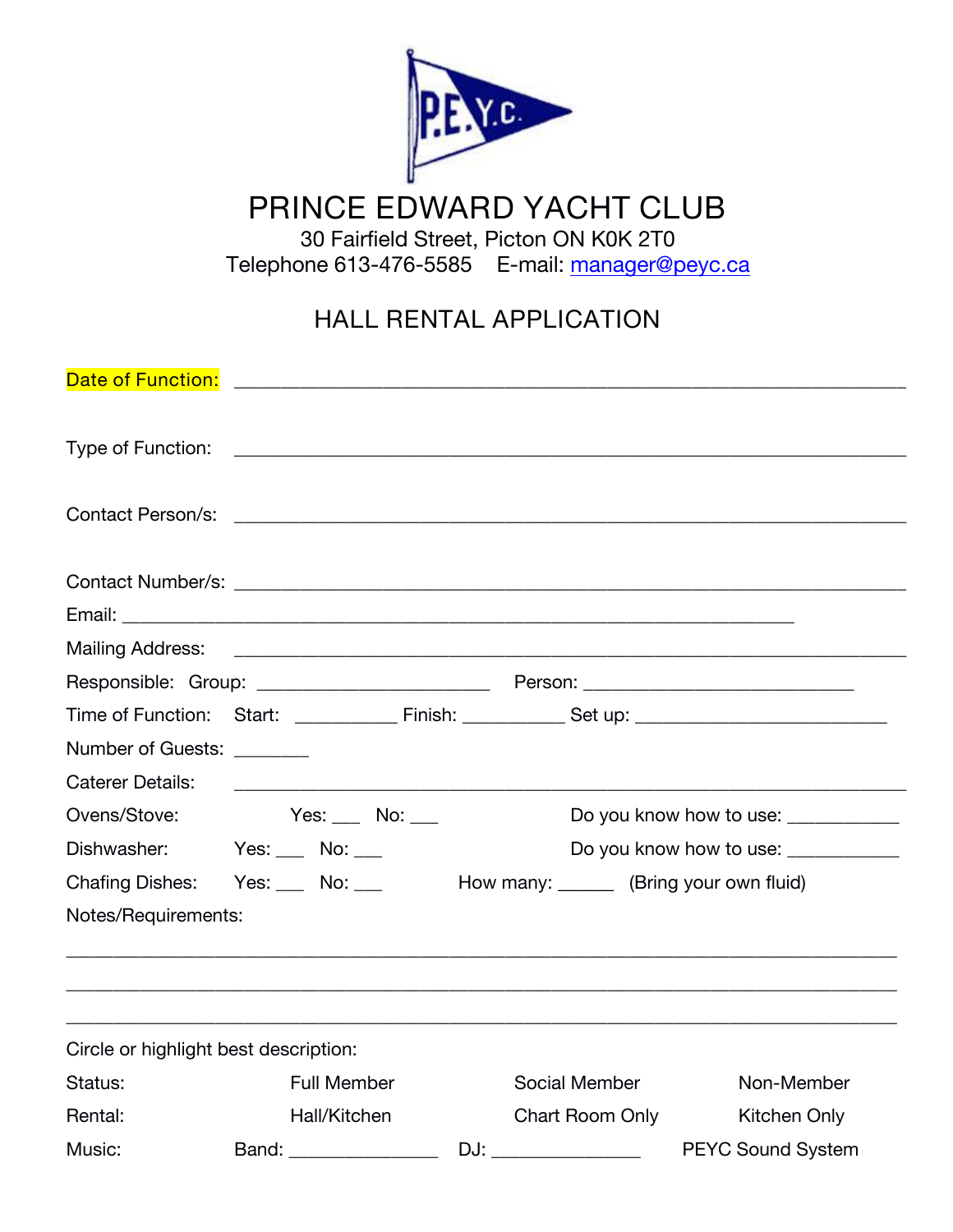Please note: It is preferred that set up time occurs during regular Club hours. Clean up & trash removal needs to be done before event ends and all equipment, decorations, and food, etc. should be removed from the premises *immediately following the event.*

Alternate arrangements for set up and clean up can be made with the Manager prior to the event. Extra charges *may apply.*

Please let us know if your event is a surprise  $\&$  best person to contact  $-$  we don't want to ruin the party!

## **HALL RENTAL APPLICATION (continued)**

| Hall/Kitchen Combined:   |                            |                       | $\mathfrak{S}$ |                   |  |
|--------------------------|----------------------------|-----------------------|----------------|-------------------|--|
| Kitchen Only             |                            | $\mathbb{C}^{\times}$ |                | $\frac{1}{2}$     |  |
| Chart Room Only :        |                            |                       |                | $\mathsf{\$}$     |  |
| Subtotal                 | $\mathcal{L}^{\text{max}}$ |                       | $\frac{1}{2}$  |                   |  |
| Plus HST (13%) :         |                            |                       | $\mathsf{\$}$  |                   |  |
| TOTAL DUE<br>÷           |                            |                       | $\mathfrak{S}$ |                   |  |
| Less *Deposit Paid:      |                            |                       |                |                   |  |
|                          |                            |                       |                |                   |  |
| <b>Balance Remaining</b> |                            | ÷                     |                | $\mathfrak{S}$    |  |
| BALANCE PAID :           |                            |                       | $\mathfrak s$  | Date: ___________ |  |
|                          |                            |                       |                |                   |  |

### **\*A 50% non-refundable deposit is required upon acceptance\***

### **THE FOLLOWING CONDITIONS HAVE BEEN READ AND AGREED UPON SIGNING**

- 1. THAT I/we have authority to make this application on behalf of the above-named group or individual(s) and to bind the said group or individual(s) to the provisions herein.
- 2. THAT I/we understand that I/we am/are personally responsible for the supervision of the hall during the rental period and so long as the hall is occupied, and that I/we am/are personally responsible for the conduct of all those in attendance in the hall and for payment to Prince Edward Yacht Club for any damages caused to the facility during this rental.
- 3. THAT I/we understand that Service Animals will not be permitted in the immediate area where food is being prepared as per Health Regulations and that Service Animals are permitted in areas where food is being served/consumed.
- 4. THAT for an evening rental the building is to be vacated no later than 2 a.m. of the following morning unless otherwise arranged.
- 5. THAT the premises shall be left in the same condition as when rented and none of the contents (for example, tables and chairs) are to be removed from the premises at any time.
- 6. THAT where specific rules as to the use of the premises apply (for example, a prohibition against smoking or alcoholic beverages) and are posted in the premises, these rules shall be observed and enforced at all times.
- 7. I/We agree to adhere to the consumption of alcohol provisions in licensed areas of the club only.
- 8. I/We agree to waive any claims against Prince Edward Yacht Club or its officers, employees or agents in the event of any injury or loss that may be sustained by any persons while attending or taking part in the